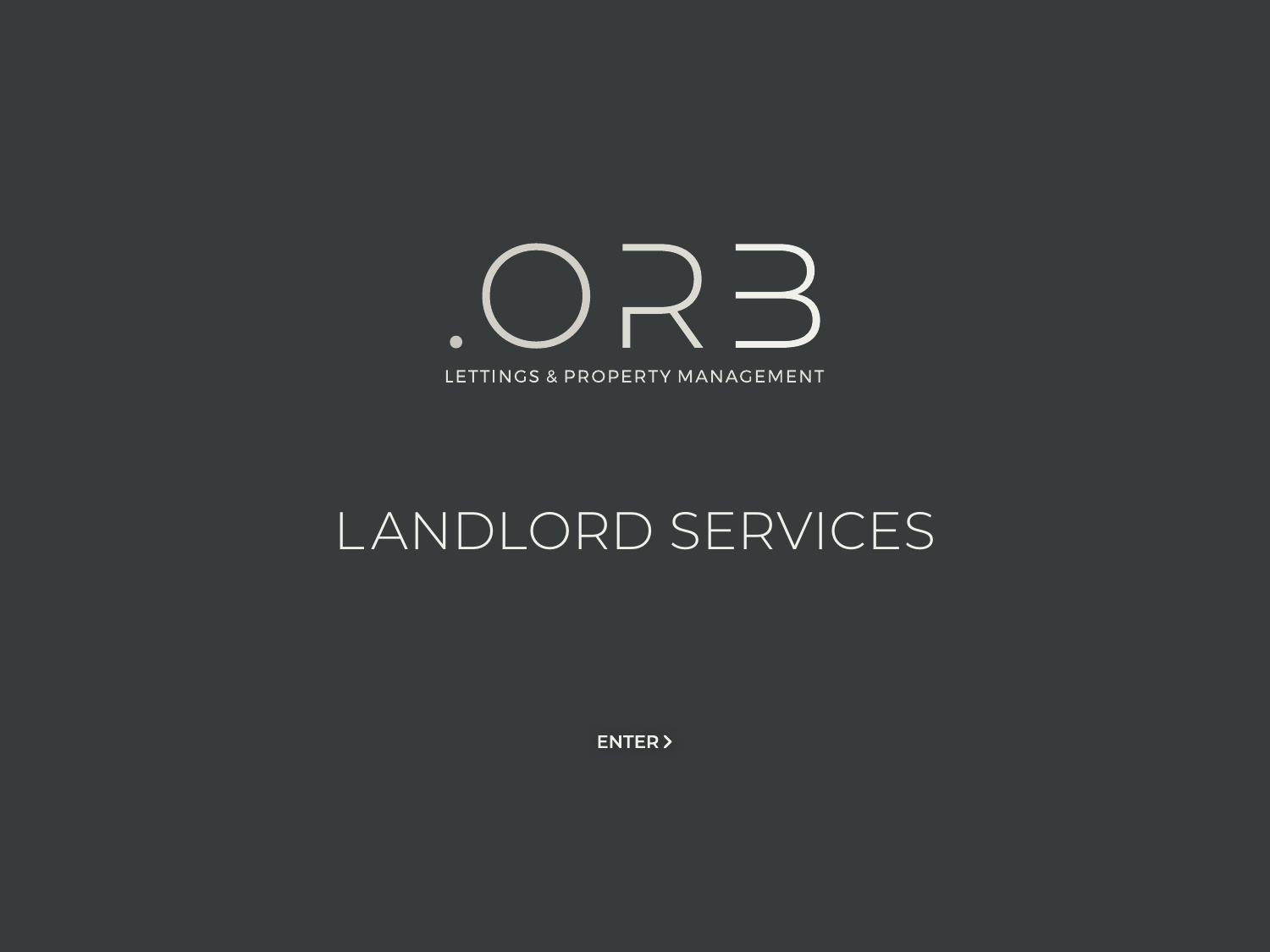## Contents

Full Management<br>Rent Collection **>**<br>Let Only **>**<br>About Us **>** 

### $\blacktriangleright$  $\left\langle \right\rangle$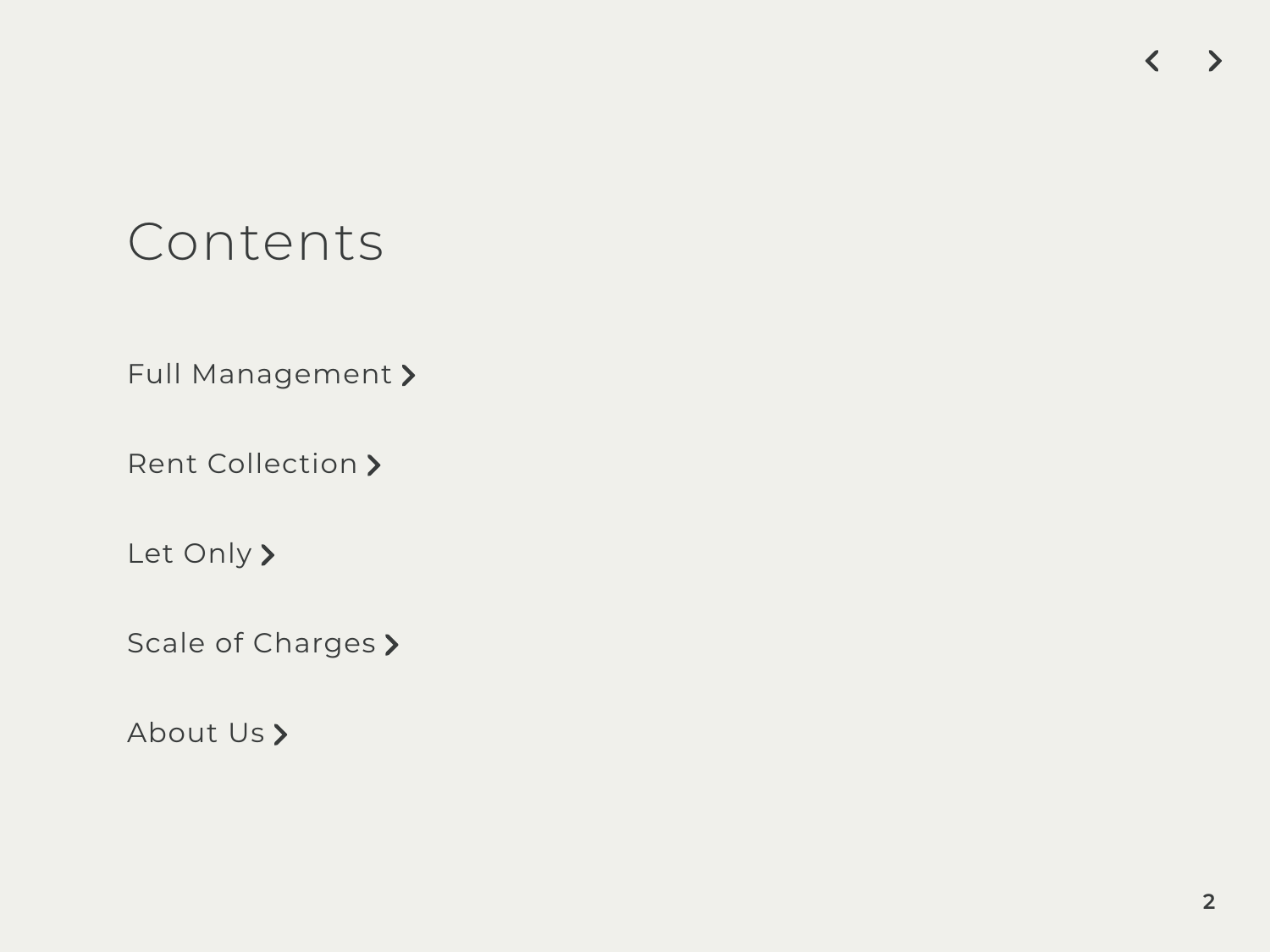**Let Fee** 

50% + VAT of the first month's rent (minimum £360)



**Monthly Fee**  12% of each month's rent



**Deposit Registration** 

£36



**Tenancy Renewal Fee**

£96

 $\equiv$ 

## Full Management

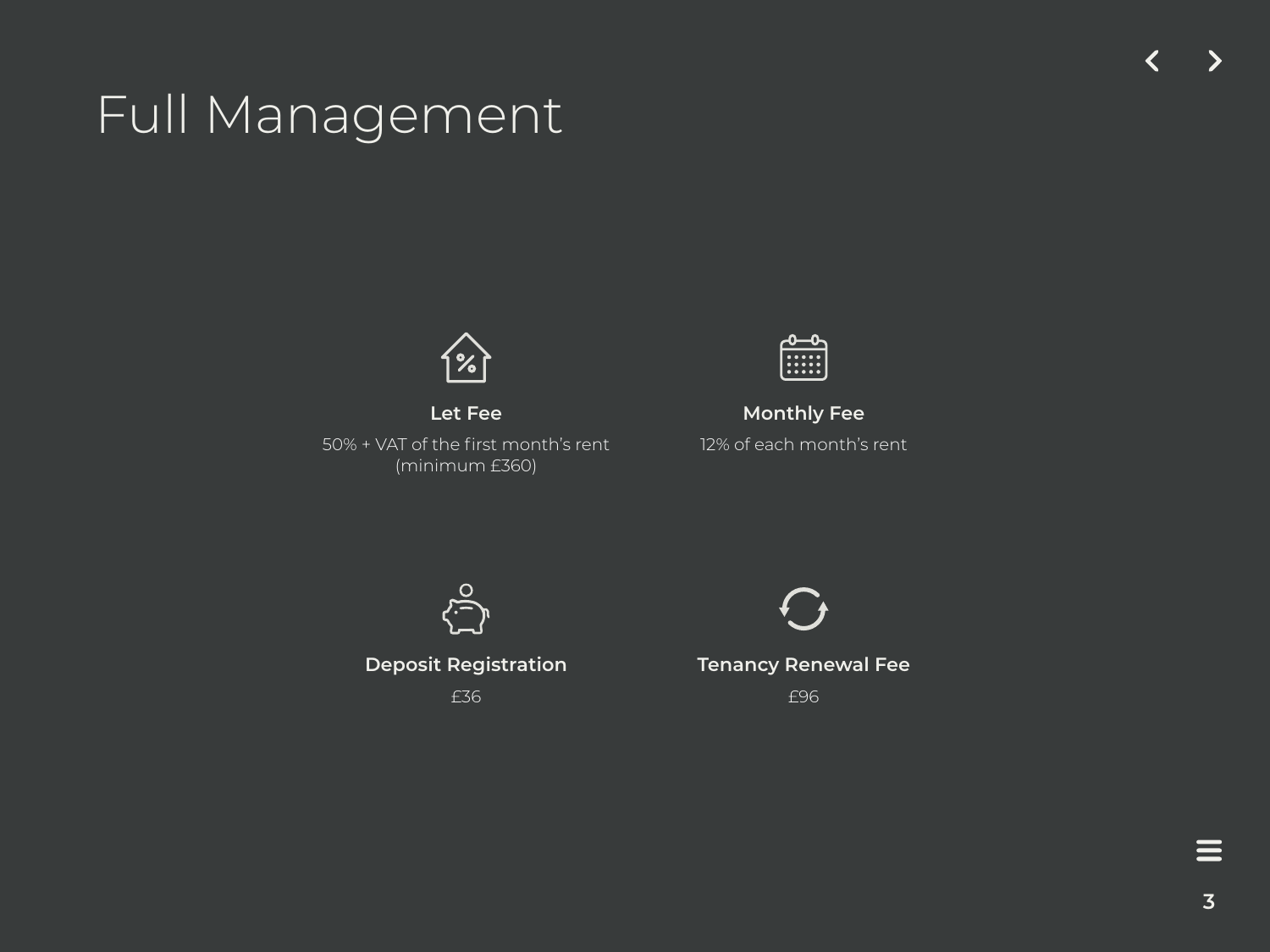## INITIAL SET UP

- Market appraisal of property
- Advice on property presentation and legal implications
- Arrange Energy Performance Certificate
- Arrange gas and electrical safety check
- Marketing and promotion of property
- Arrange and conduct accompanied viewings
- Full applicant referencing and credit checks  $\bullet$
- Produce legal documentation
- Produce Inventory and Schedule of Condition
- Collect and hold deposit in client account  $\bullet$
- Register and insure deposit with Tenancy Deposit Scheme\*  $\bullet$
- Collect first month's rent and pay net sum to Landlord  $\bullet$
- Set up standing order for monthly rent
- Sign tenancy agreement with the Tenants
- Tenant move in appointment at the property
- Notify utility companies of final meter readings

## MID-TERM MANAGEMENT

- Collect and monitor rental payments
- Chase rent arrears
- Provide detailed accounting statements
- Conduct property visits and reports to check Tenant performance and property condition
- Full repairs and maintenance co-ordination
- Payment of contractor invoices from rent
- 365 days, 24-hour manned hotline
- Legal support via PainSmith Solicitors
- Handle Tenant queries and issues throughout tenancy
- Issue warning letters for any breach of tenancy
- Issue Section 8 Notice of Possession

## RENEWALS AND CHECKOUTS

- Tenancy Renewal rent review and advice
- Issue of Section 21 Notice of Possession
- Provision of tenancy extension documentation\*
- Pre-checkout inspection
- Checkout inspection at Tenant vacation
- Checkout dilapidations report
- Landlord-Tenant mediation in attempt to resolve disputes
- Notify utility companies of change of tenancy
- Referral of unresolved disputes to Tenancy Deposit Scheme

## Full Management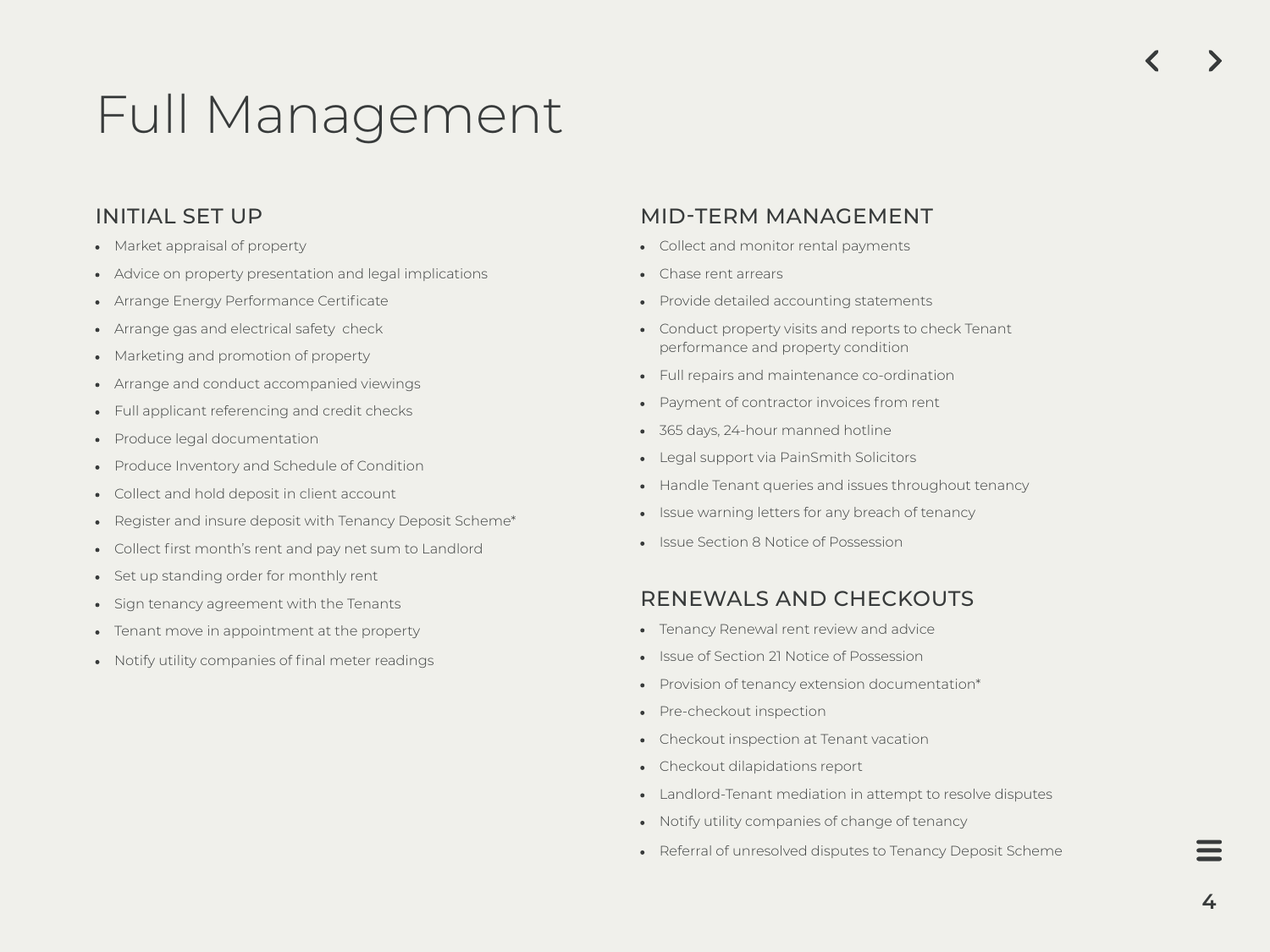**Let Fee**

50% + VAT of the first month's rent (minimum £360)

| г | 0 | $\bullet$ | $\bullet$ | ٥ |
|---|---|-----------|-----------|---|
| г | ∍ | . .       |           | ٦ |
|   | г | 6         | $\bullet$ |   |

**Property Visit** £60

**Monthly Fee**

9% of each month's rent



**Inventory & Checkout Fee**

See scale of charges



### **Deposit Registration**

£36



### **Tenancy Renewal Fee**

£96

## Rent Collection

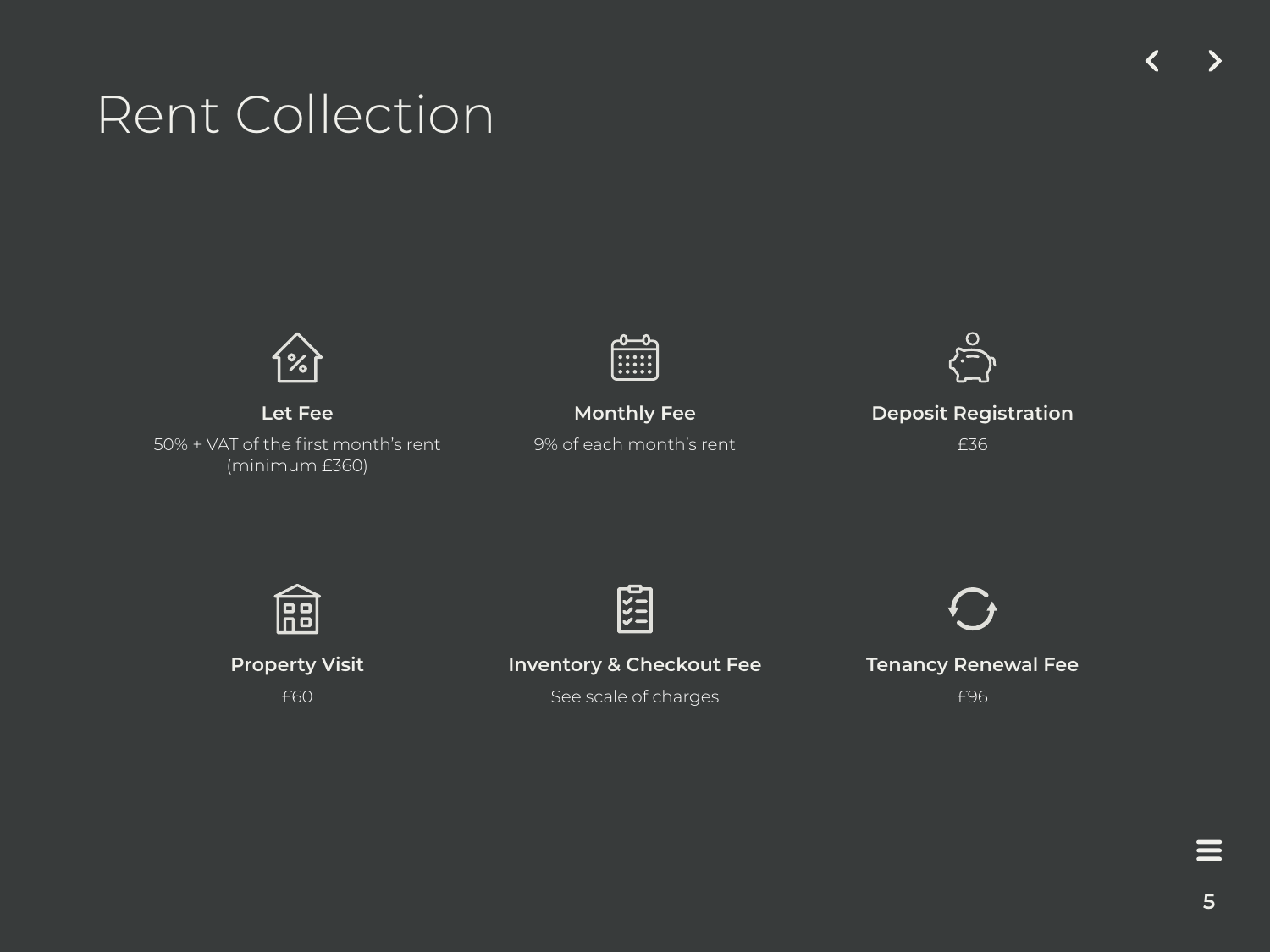## Rent Collection

## INITIAL SET UP

- Market appraisal of property
- Advice on property presentation and legal implications
- Arrange Energy Performance Certificate
- Arrange gas and electrical safety check
- Marketing and promotion of property
- Arrange and conduct accompanied viewings
- Full applicant referencing and credit checks
- Produce legal documentation
- Produce Inventory and Schedule of Condition\*
- Collect and hold deposit in client account
- Register and insure deposit with Tenancy Deposit Scheme\*
- Collect first month's rent and pay net sum to Landlord
- Set up standing order for monthly rent
- Sign tenancy agreement with the Tenants
- Collect and monitor rental payments
- Chase rent arrears
- Provide detailed accounting statements
- Conduct property visits and reports to check Tenant performance and property condition\*

## MID-TERM MANAGEMENT

## RENEWALS AND CHECKOUTS

- Tenancy Renewal rent review and advice
- Provision of tenancy extension documentation\*
- Pre-checkout inspection\*
- Checkout inspection at Tenant vacation\*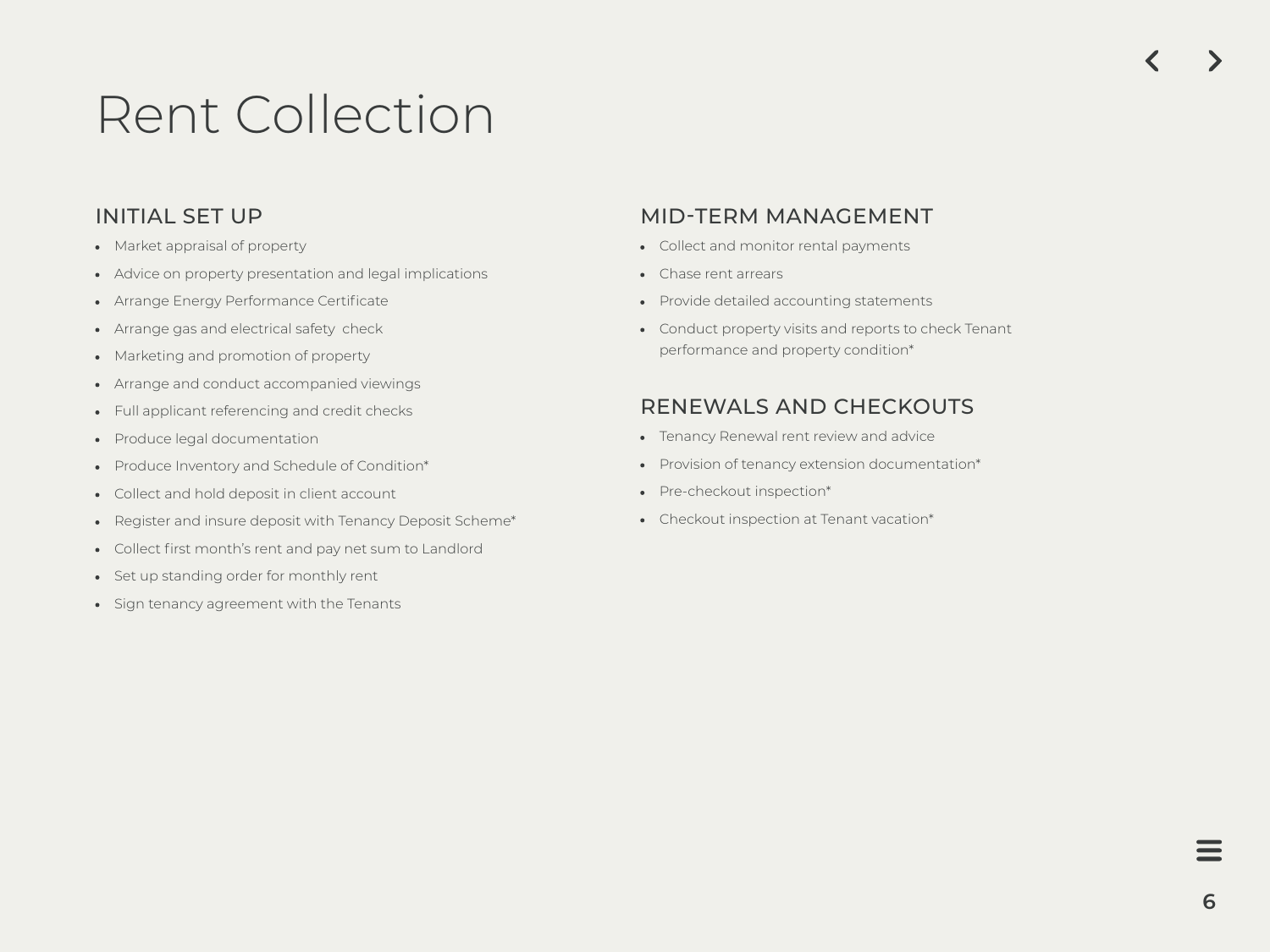

**Property Visit** £60



**Inventory & Checkout Fee**

See scale of charges



### **Tenancy Renewal Fee**

£96

 $\equiv$ 

# Let Only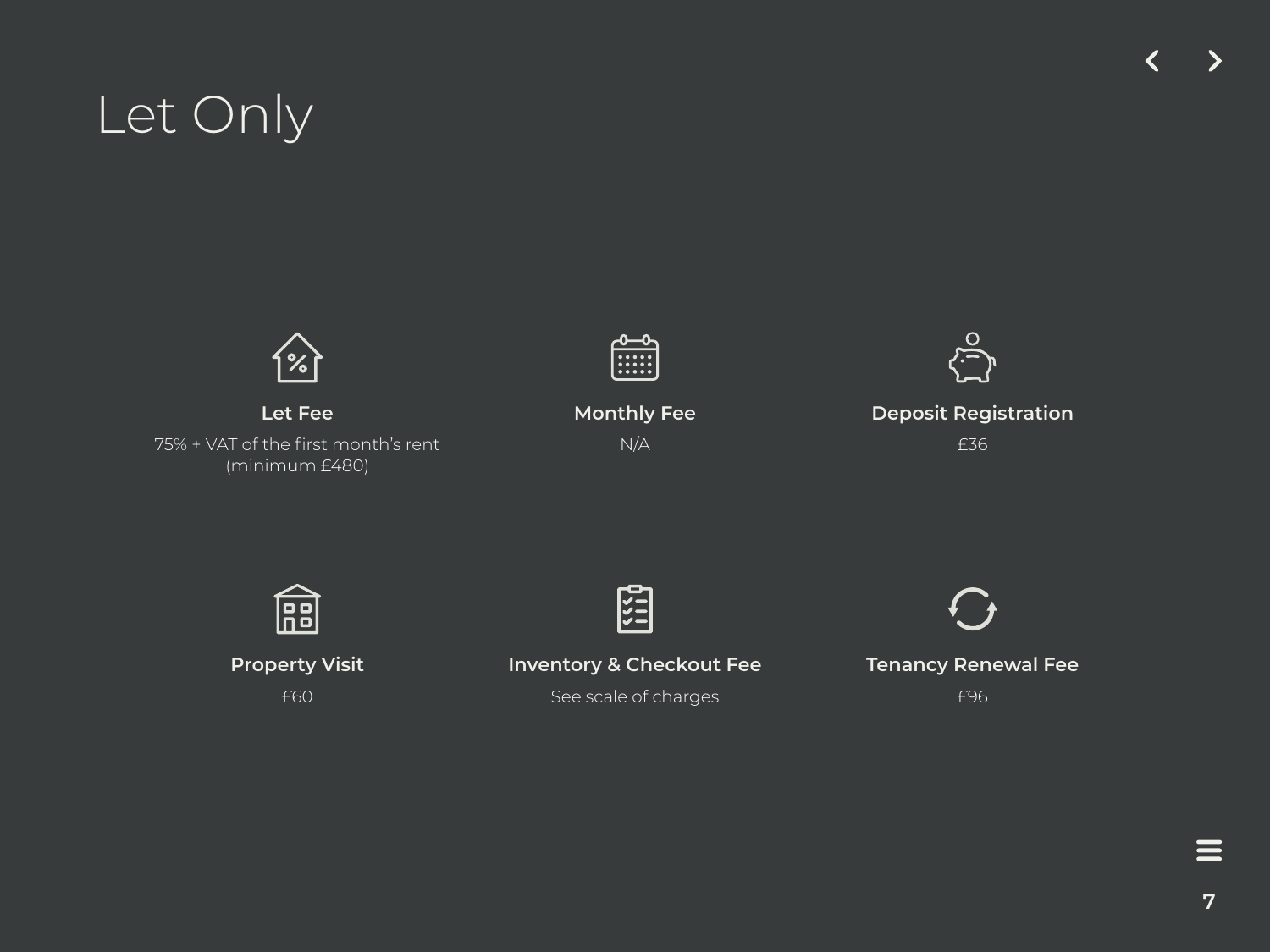# Let Only

### INITIAL SET UP

- Market appraisal of property
- Advice on property presentation and legal implications
- Arrange Energy Performance Certificate
- Arrange gas and electrical safety check
- Marketing and promotion of property
- Arrange and conduct accompanied viewings
- Full applicant referencing and credit checks
- Produce legal documentation
- Produce Inventory and Schedule of Condition
- Collect and hold deposit in client account
- Register and insure deposit with Tenancy Deposit Scheme\*
- Collect first month's rent and pay net sum to Landlord
- Set up standing order for monthly rent
- Sign tenancy agreement with the Tenants

## MID-TERM MANAGEMENT

Conduct property visits and reports to check Tenant performance and property condition\*

## RENEWALS AND CHECKOUTS

- Tenancy Renewal rent review and advice
- Provision of tenancy extension documentation\*
- Pre-checkout inspection\*
- Checkout inspection at Tenant vacation\*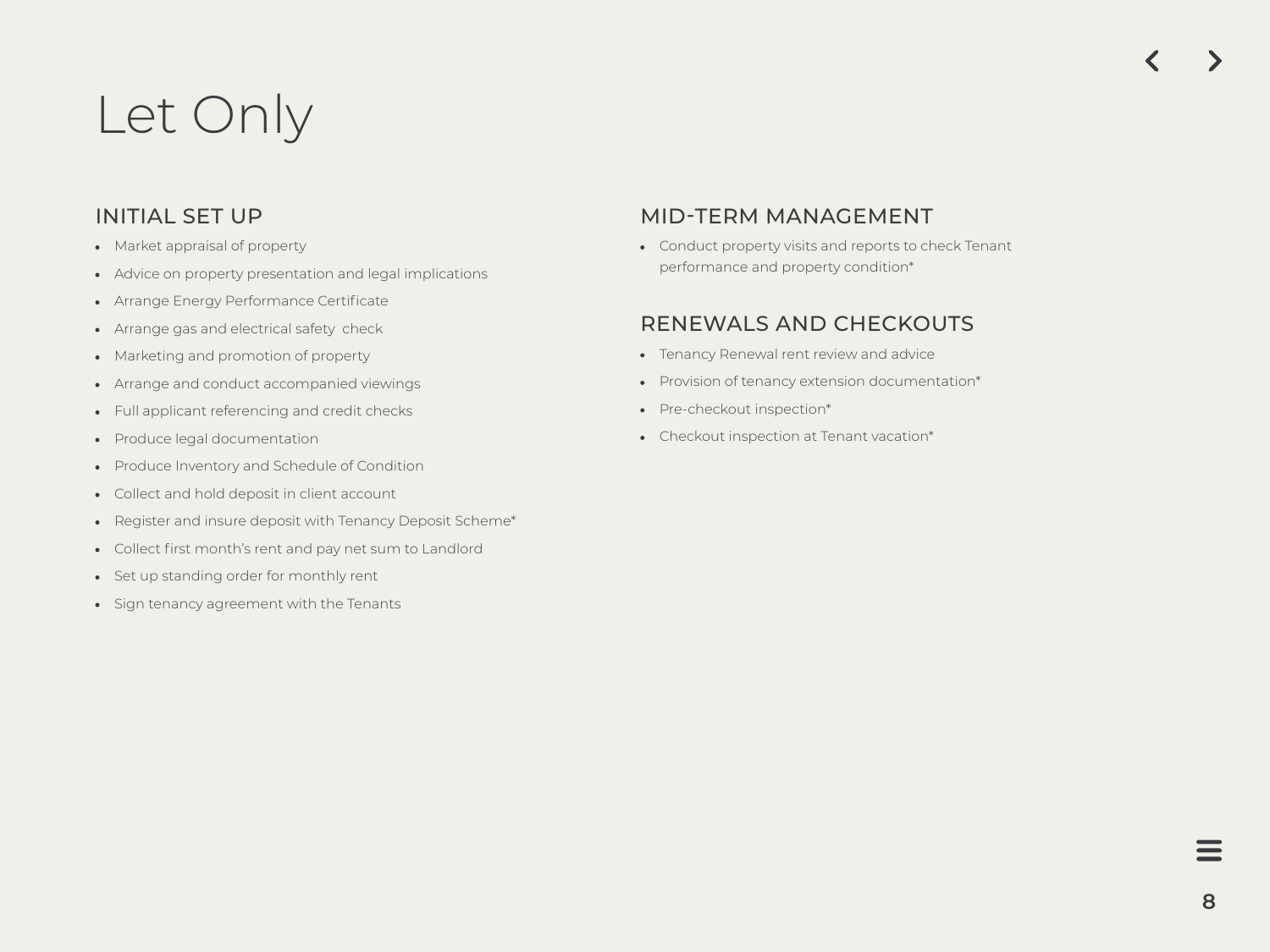# Scale of Charges

## ALL SERVICE LEVELS

## OTHER CHARGES

### CHARGES FOR OUTSOURCED SERVICES

| Overseas Landlords with no NRL1 Cert                    | $2.5\%$ + VAT of monthly rent        |  |
|---------------------------------------------------------|--------------------------------------|--|
| Property repossessed (requiring relocation of Tenant)   | 1 month's rent                       |  |
| Sale of the Premises                                    | 1% of the sale price                 |  |
| Supervision of protracted refurbished or building works | 12% of cost of works or min. £60     |  |
| Waiting at property for contractors                     | $E$ 12 per 1/4 hour including travel |  |
| Withdrawal of property after Tenant has been accepted   | $f$ 240                              |  |
| Court attendance fee                                    | <b>F180</b>                          |  |

| Energy Performance Certificate                      | $E75$ (no VAT)                    |
|-----------------------------------------------------|-----------------------------------|
| Landlord Gas Safety Certificate                     | £72                               |
| Landlord Gas Safety Certificate plus Boiler Service | £135                              |
| Electrical Installation Condition Report            | £125 - £220                       |
| Portable Appliance Testing (up to 10 items)         | £70 (£5 per additional appliance) |
| Legionella Risk Assessment                          | £75                               |
| Inventory and Schedule of Condition                 | £80 - £150                        |
| Checkout Report                                     | £80 - £150                        |

 $\equiv$